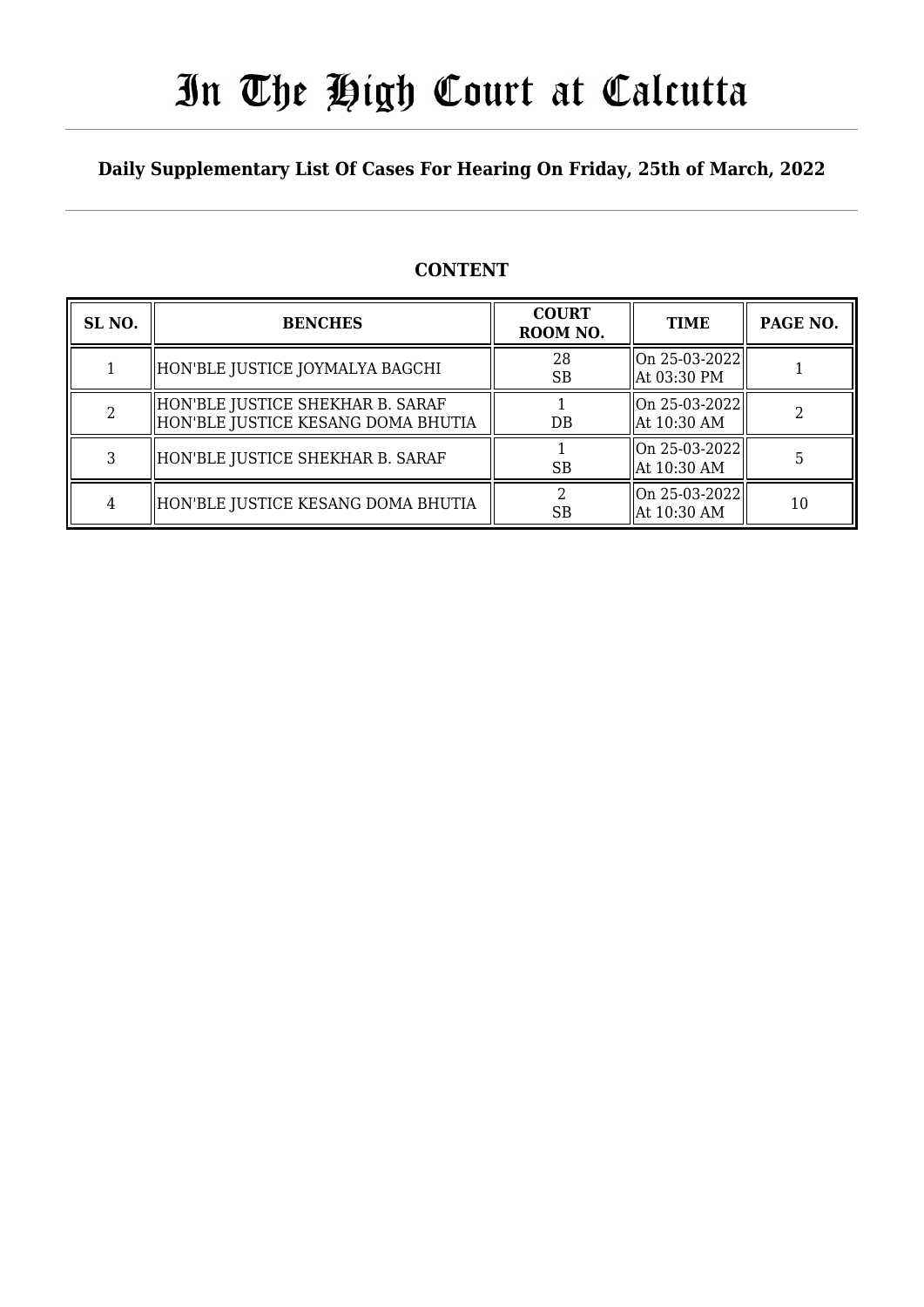

# Calcutta High Court **In The Circuit Bench at Port Blair Appellate Side**

**DAILY CAUSELIST For Friday The 25th March 2022**

**COURT NO. 28 SINGLE BENCH (SB) AT 3:30 PM HON'BLE JUSTICE JOYMALYA BAGCHI (VIA VIDEO CONFERENCE)**

**FROM PRINCIPAL BENCH**

### **CONTEMPT APPLICATION**

1 CPAN/11/2021 (In WPA 914/2010) DAVINDER PAL SINGH VS SANJEEV MITAL, THE SECRETARY (REVENUE) AND ANR.

ANJILI NAG, SHIPRA MANDAL

IA NO: CAN/2/2021, CAN/1/2021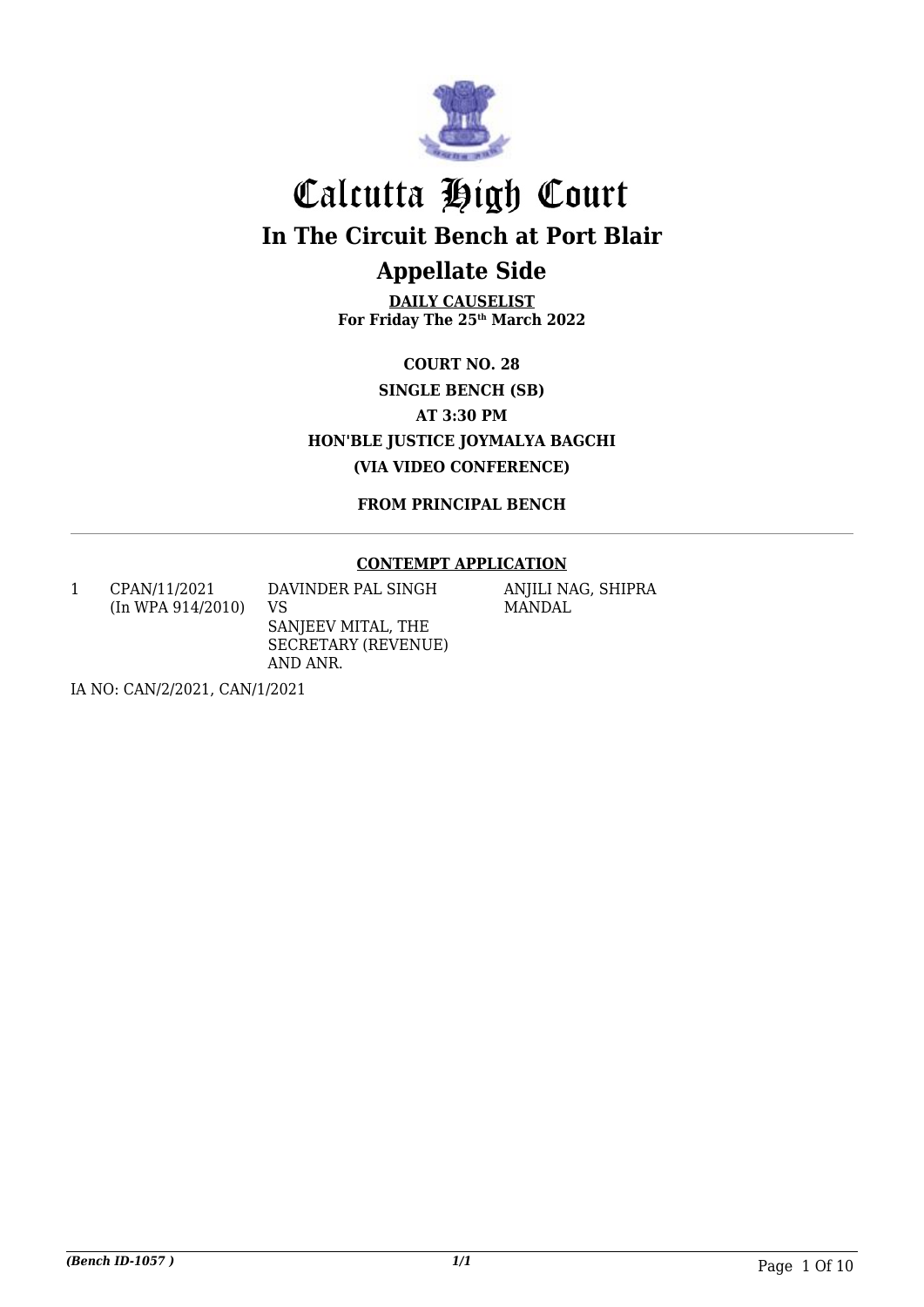

# Calcutta High Court **In The Circuit Bench at Port Blair Appellate Side**

**DAILY CAUSELIST For Friday The 25th March 2022**

**COURT NO. 1**

**DIVISION BENCH (DB)**

**AT 10:30 AM**

### **HON'BLE JUSTICE SHEKHAR B. SARAF HON'BLE JUSTICE KESANG DOMA BHUTIA**

|              | <b>FOR JUDGMENT</b> |                                                                                                   |                                            |                                                                     |  |
|--------------|---------------------|---------------------------------------------------------------------------------------------------|--------------------------------------------|---------------------------------------------------------------------|--|
| $\mathbf{1}$ | FA/1/2019           | <b>ASHIM NANDI</b><br><b>VS</b><br><b>RINA BEPARI</b>                                             | <b>ANJILI NAG</b>                          | ARUL PRASANTH,<br><b>DOLLY SARKAR</b>                               |  |
| 2            | CRA/12/2021         | RAM SEVAK LOHAR<br><b>VS</b><br><b>STATE</b>                                                      | DEEP CHAIM KABIR,<br><b>S.AJITH PRASAD</b> | A.S.ZINU                                                            |  |
|              | IA NO: CRAN/1/2021  |                                                                                                   |                                            |                                                                     |  |
| 3            | WP.CT/2/2022        | MADHU SUDHAN BAIDYA<br><b>VS</b><br>UNION OF INDIA IN THE<br>MINISTRY OF HOME<br>AFFAIRS AND ORS. | DEEP CHAIM KABIR,<br>S. AJITH PRASAD       | <b>SHATADRU</b><br>CHAKRABORTY,<br><b>RAMENDU</b><br><b>AGARWAL</b> |  |
|              |                     | <b>SPECIALLY FIXED MATTERS</b>                                                                    |                                            |                                                                     |  |
| 4            | CRA/8/2021          | <b>SURESH TIRKEY</b><br><b>VS</b><br>THE STATE                                                    | <b>G.BINNU KUMAR</b>                       | <b>RAMENDU</b><br>AGARWAL, A.S.ZINU                                 |  |
|              | wt5 CRM/9/2021      | <b>SURESH TIRKEY</b><br><b>VS</b><br>THE STATE                                                    | <b>G.BINNU KUMAR</b>                       |                                                                     |  |
|              |                     | <b>MOTION</b>                                                                                     |                                            |                                                                     |  |
| 6            | WP.CT/1/2022        | KUNJUMOLE<br><b>VS</b><br>THE UNION OF INDIA AND<br>ORS.                                          | <b>GOPALA BINNU</b><br><b>KUMAR</b>        | <b>SHATADRU</b><br>CHAKRABORTY,<br><b>RAMENDU</b><br><b>AGARWAL</b> |  |
|              | wt7 WP.CT/112/2020  | THE UNION OF INDIA AND<br>ORS.<br><b>VS</b><br>KUNJUMOLE                                          | <b>ARUL PRASANTH</b>                       |                                                                     |  |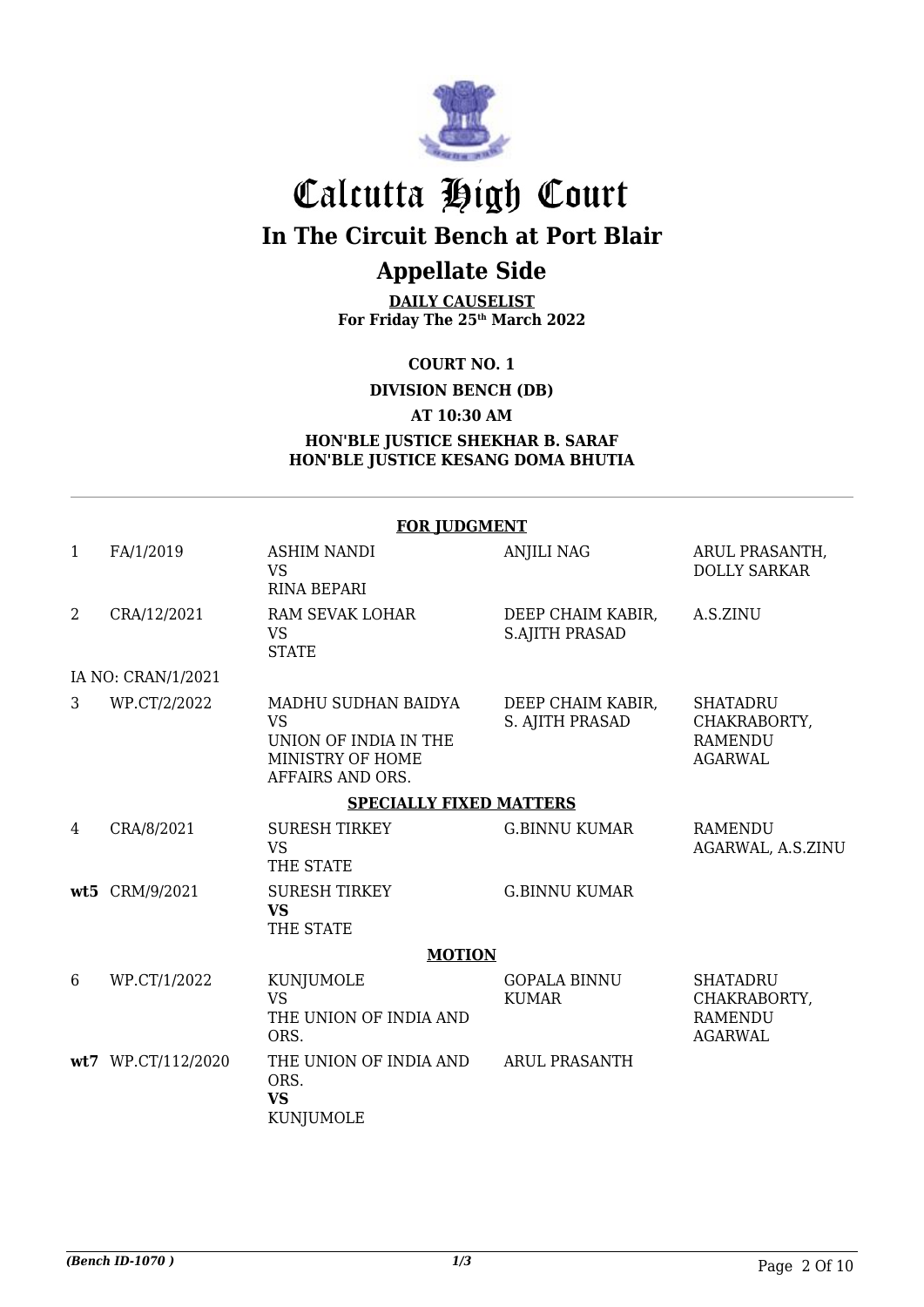| 8  | WPA(H)/1/2022     | <b>ABDUL SAHIL</b><br><b>VS</b>                                                                                              | <b>ANJILI NAG</b>                         |                      |
|----|-------------------|------------------------------------------------------------------------------------------------------------------------------|-------------------------------------------|----------------------|
|    |                   | THE DIRECTOR GENERAL<br>OF POLICE AND ORS.                                                                                   |                                           |                      |
| 9  | WP.CT/3/2022      | S. RAVINDRAN                                                                                                                 | <b>ANJILI NAG</b>                         |                      |
|    |                   | <b>VS</b><br>THE UNION OF INDIA AND<br>ORS.                                                                                  |                                           |                      |
|    |                   | <b>APPLICATION</b>                                                                                                           |                                           |                      |
| 10 | WP.CT/204/2016    | <b>GOVERNMENT MOTORS</b><br>TRANSPORT DRIVERS<br>UNION (STS UNIT) AND<br>ORS.<br><b>VS</b><br>THE UNION OF INDIA AND<br>ORS. | MISS SHYAMALI<br><b>GANGULY</b>           |                      |
|    | IA NO: CAN/1/2022 |                                                                                                                              |                                           |                      |
| 11 | FAT/3/2021        | U.V.ANUMOD<br><b>VS</b><br>T.RAJITHA KUMARI                                                                                  | K.M.B.JAYAPAL                             |                      |
| 12 | MA/3/2022         | ABDUL GAFFAR AND<br><b>OTHERS</b><br><b>VS</b><br>THE LIEUTENANT<br><b>GOVERNOR AND OTHERS</b>                               | ANJILI NAG, VISHAL<br><b>KUMAR BISWAS</b> | <b>ARUL PRASANTH</b> |
| 13 | MA/4/2022         | SUKH DEV SINGH AND<br><b>OTHERS</b><br><b>VS</b><br>THE LIEUTENANT<br><b>GOVERNOR AND OTHERS</b>                             | ANJILI NAG, VISHAL<br><b>KUMAR BISWAS</b> | <b>ARUL PRASANTH</b> |
| 14 | MA/5/2022         | THE DIVISIONAL FOREST<br>OFFICER, MAYABUNDER<br><b>FOREST DIVISION</b><br><b>VS</b><br><b>BIRSA KINDO</b>                    | RAMENDU AGARWAL                           |                      |
|    | IA NO: CAN/1/2022 |                                                                                                                              |                                           |                      |
| 15 | MA/6/2022         | <b>SELVI K. NATHAN</b><br><b>VS</b><br>THE ANDAMAN AND<br>NICOBAR ADMINISTRATION<br>AND ORS.                                 | K.M.B.JAYAPAL                             |                      |
|    | IA NO: CAN/1/2022 |                                                                                                                              |                                           |                      |
|    |                   | <b>ORDER XLI RULE II</b>                                                                                                     |                                           |                      |
| 16 | SAT/6/2021        | <b>MIRA BISWAS</b><br>VS<br>NIVA ROY AND OTHERS                                                                              | <b>N.A KHAN</b>                           |                      |
|    | IA NO: CAN/1/2021 |                                                                                                                              |                                           |                      |
|    |                   | <b>FOR HEARING</b>                                                                                                           |                                           |                      |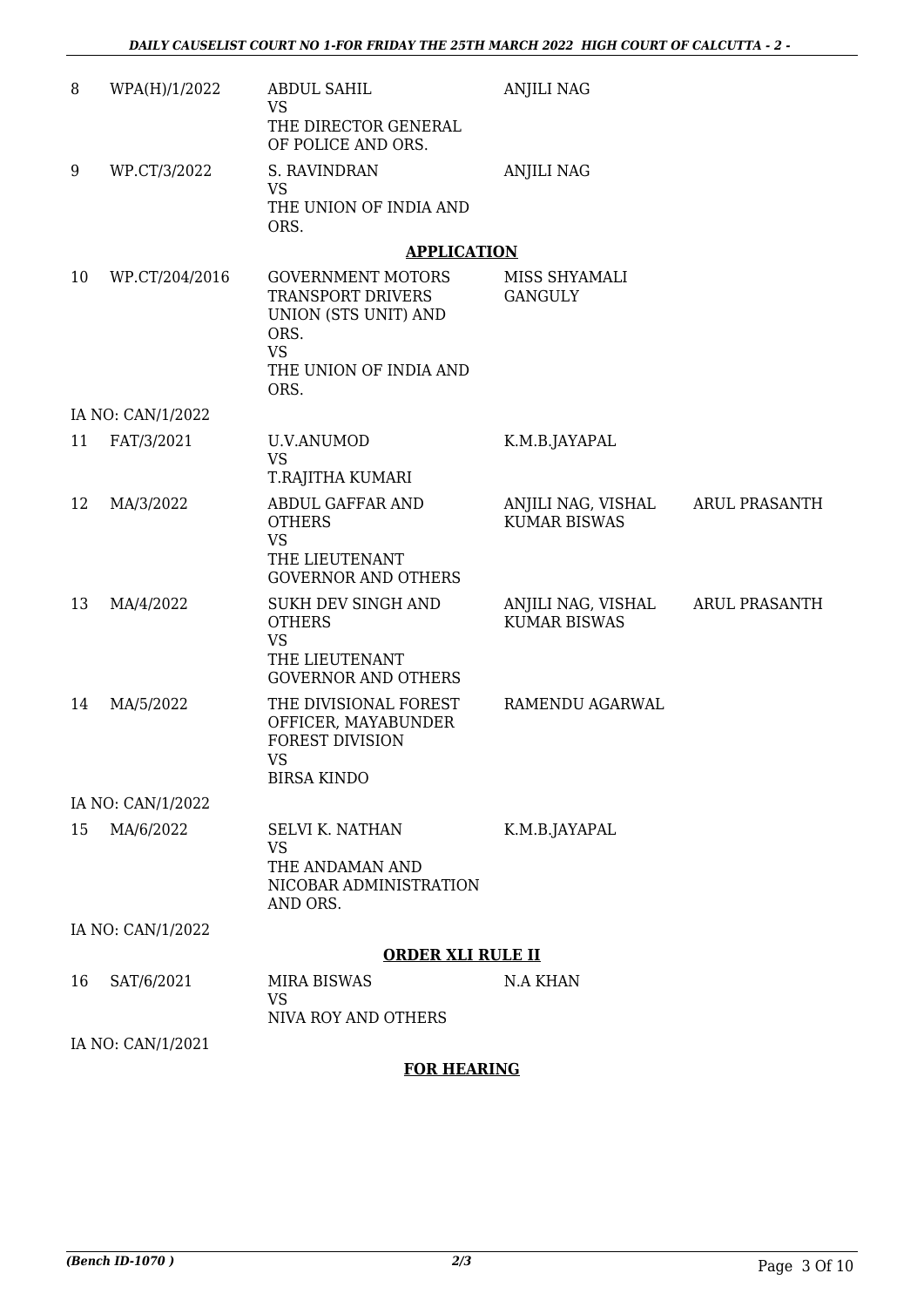| 17 | WPA(P)/107/2019   | M LAKSHMANAN<br><b>VS</b><br>THE ANDAMAN AND<br>NICOBAR ADMINISTRATION<br><b>AND ANOTHER</b> | KMB JAYAPAL, G MINI                         | <b>SALIM MOHAMMED</b>                                                          |
|----|-------------------|----------------------------------------------------------------------------------------------|---------------------------------------------|--------------------------------------------------------------------------------|
| 18 | MA/34/2020        | THE LIEUTENANT<br><b>GOVERNOR AND ORS.</b><br><b>VS</b><br>CAPT. ALAGURAJ AND ORS.           | SHATADRU<br>CHAKRABORTY,<br>RAMENDU AGARWAL | ANJILI NAG, TULSI<br>LALL                                                      |
|    | IA NO: CAN/1/2021 |                                                                                              |                                             |                                                                                |
| 19 | MA/5/2021         | THESLEEMA M.K.<br><b>VS</b><br>ANDAMAN AND NICOBAR<br><b>ADMINISTRATION AND</b><br>ORS.      | N.A.KHAN                                    | <b>SHATADRU</b><br>CHAKRABORTY,<br><b>RAMENDU</b><br>AGARWAL,<br>K.M.B.JAYAPAL |
|    | IA NO: CAN/1/2021 |                                                                                              |                                             |                                                                                |
| 20 | CRA/6/2021        | KARTHICK MONDAL<br><b>VS</b><br>THE STATE                                                    | D.ILANGO                                    | <b>SUMIT KARMAKAR</b>                                                          |
| 21 | CRA/7/2021        | <b>SUBHAM MAZUMDER</b><br>VS.<br>THE STATE                                                   | D.ILANGO                                    | A.S.ZINU                                                                       |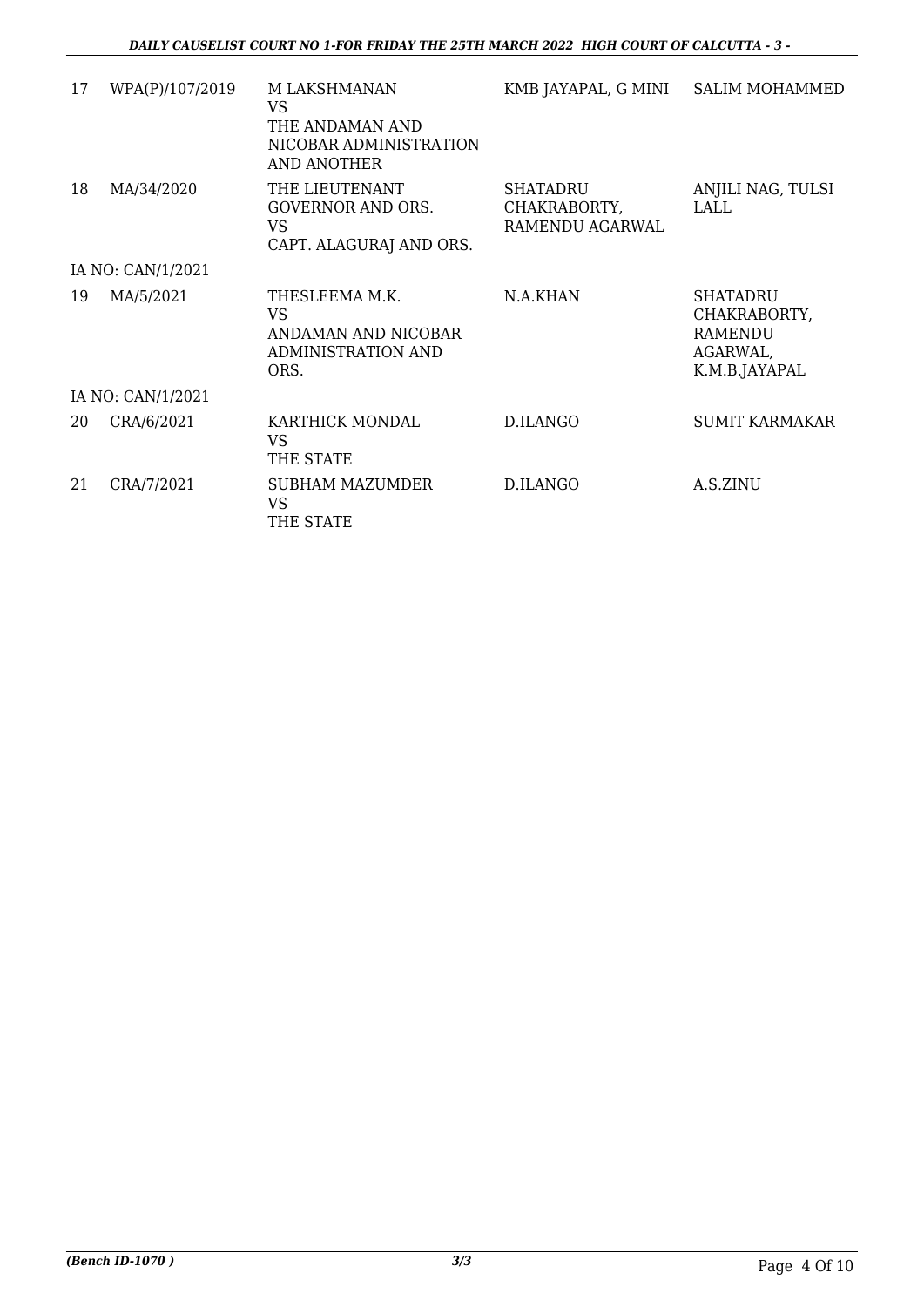

# Calcutta High Court

**In The Circuit Bench at Port Blair**

## **Appellate Side**

**DAILY CAUSELIST For Friday The 25th March 2022**

**COURT NO. 1**

**SINGLE BENCH (SB)**

### **AT 10:30 AM**

### **HON'BLE JUSTICE SHEKHAR B. SARAF (SINGLE BENCH WILL SIT AFTER COMPLETION OF DIVISION BENCH)**

#### **FOR JUDGMENT** 1 AP/14/2021 M/S RAVI REALCONS PRIVATE LIMITED VS THE CHIEF ENGINEER AND ANOTHER TERENCE D CRUZ SHATADRU CHAKRABORTY, RAMENDU AGARWAL **MOTION** 2 WPA/74/2022 SAMIR DHARA AND OTHERS VS THE UNION OF INDIA AND **OTHERS** DEEP CHAIM KABIR, S.AJITH PRASAD SHATADRU CHAKRABORTY, RAMENDU AGARWAL, N.A.KHAN 3 WPA/155/2021 SEEMA DEVI VS THE ANDAMAN AND NICOBAR ADMINISTRATION AND ANR. K.M.B.JAYAPAL RAMENDU AGARWAL 4 WPA/42/2022 FATHIMA BIBI VS THE PORT BLAIR MUNICIPAL COUNCIL AND ORS ARANYA SAHA ARUL PRASANTH 5 WPA/49/2022 T.SAMSUDDEEN AND **OTHERS** VS THE LIEUTENANT GOVERNOR AND OTHERS GOPALA BINNU KUMAR DEEP CHAIM KABIR, RAJINDER SINGH 6 WPA/72/2022 JHIRGA TIRKEY VS THE DEPUTY COMMISSIONER AND ANR. K.SABIR 7 WPA/73/2022 G.PURUSOTHAM VS THE DEPUTY COMMISSIONER AND ANR. K. SABIR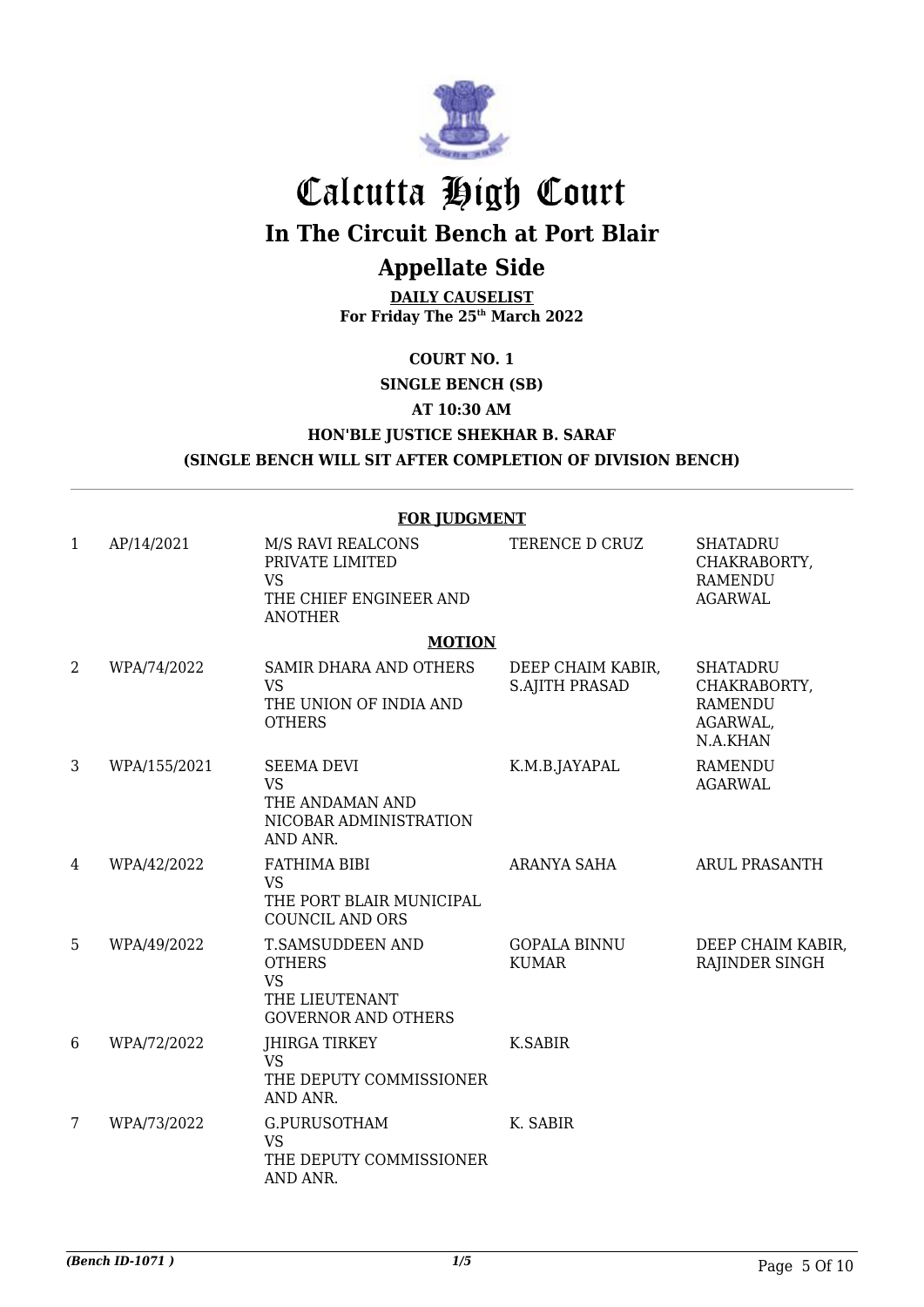| 8  | WPA/77/2022                   | <b>MANTU MONDAL</b><br>VS.<br>THE DEPUTY COMMISSIONER                                                        | K.SABIR                   |                    |
|----|-------------------------------|--------------------------------------------------------------------------------------------------------------|---------------------------|--------------------|
| 9  | WPA/78/2022                   | <b>JULEE BAIRAGI</b><br><b>VS</b><br>THE REGISTRAR (BIRTHS<br>AND DEATHS) AND ANR.                           | <b>ANJILI NAG</b>         |                    |
| 10 | WPA/79/2022                   | A. KANNAN<br><b>VS</b><br>THE SUB-<br><b>DIVISIONALMAGISTRATE</b>                                            | <b>ANJILI NAG</b>         |                    |
| 11 | WPA/80/2022                   | <b>PURNIMA</b><br><b>VS</b><br>THE ANDAMAN AND<br>NICOBAR ADMINISTRATION<br>AND ANR.                         | K.M.B. JAYAPAL            |                    |
| 12 | WPA/81/2022                   | ROOFERS HOTELS LIMITED<br>AND ANR.<br><b>VS</b><br>THE DEPUTY<br>COMMISSIONERA AND ORS.                      | <b>ANJILI NAG</b>         |                    |
| 13 | WPA/82/2022                   | <b>SASHIKALA</b><br>VS<br>THE ANDAMAN AND<br>NICOBAR ADMINISTRATION<br>AND ANR.                              | K.M.B.JAYAPAL             |                    |
| 14 | WPA/83/2022                   | K. SARAVANAN<br><b>VS</b><br>THE LIEUTENANT<br><b>GOVERNOR AND ORS.</b>                                      | <b>ANJILI NAG</b>         |                    |
| 15 | WPA/84/2022                   | SULABHA KISHEN<br><b>VS</b><br>THE ANDAMAN AND<br>NICOBAR ADMINISTRATION<br>AND ANR.                         | K.M.B. JAYAPAL            |                    |
| 16 | WPA/85/2022                   | <b>VIKAS KISHEN</b><br><b>VS</b><br>THE ANDAMAN AND<br>NICOBAR ADMINISTRATION<br>AND ANR.                    | K.M.B. JAYAPAL            |                    |
|    |                               | <b>APPLICATION</b>                                                                                           |                           |                    |
| 17 | WPA/169/2021                  | HOTELIERS ASSOCIATION OF<br>ANDAMAN AND NICOBAR<br>ISLANDS AND ANR.<br>VS<br>THE CHIEF SECRETARY AND<br>ORS. | ANJILI NAG,<br>V.K.BISWAS | <b>KRISHNA RAO</b> |
|    | IA NO: CAN/1/2022             |                                                                                                              |                           |                    |
|    |                               | <b>CONTEMPT APPLICATION</b>                                                                                  |                           |                    |
| 18 | CPAN/28/2019<br>IN WP195/2019 | <b>SHRI MOHAMMED SAMEER</b><br>AND 33 ORS.<br>VS<br><b>SUDHIR MAHAJAN</b>                                    | <b>RAKESH KUMAR</b>       |                    |

### **FOR HEARING**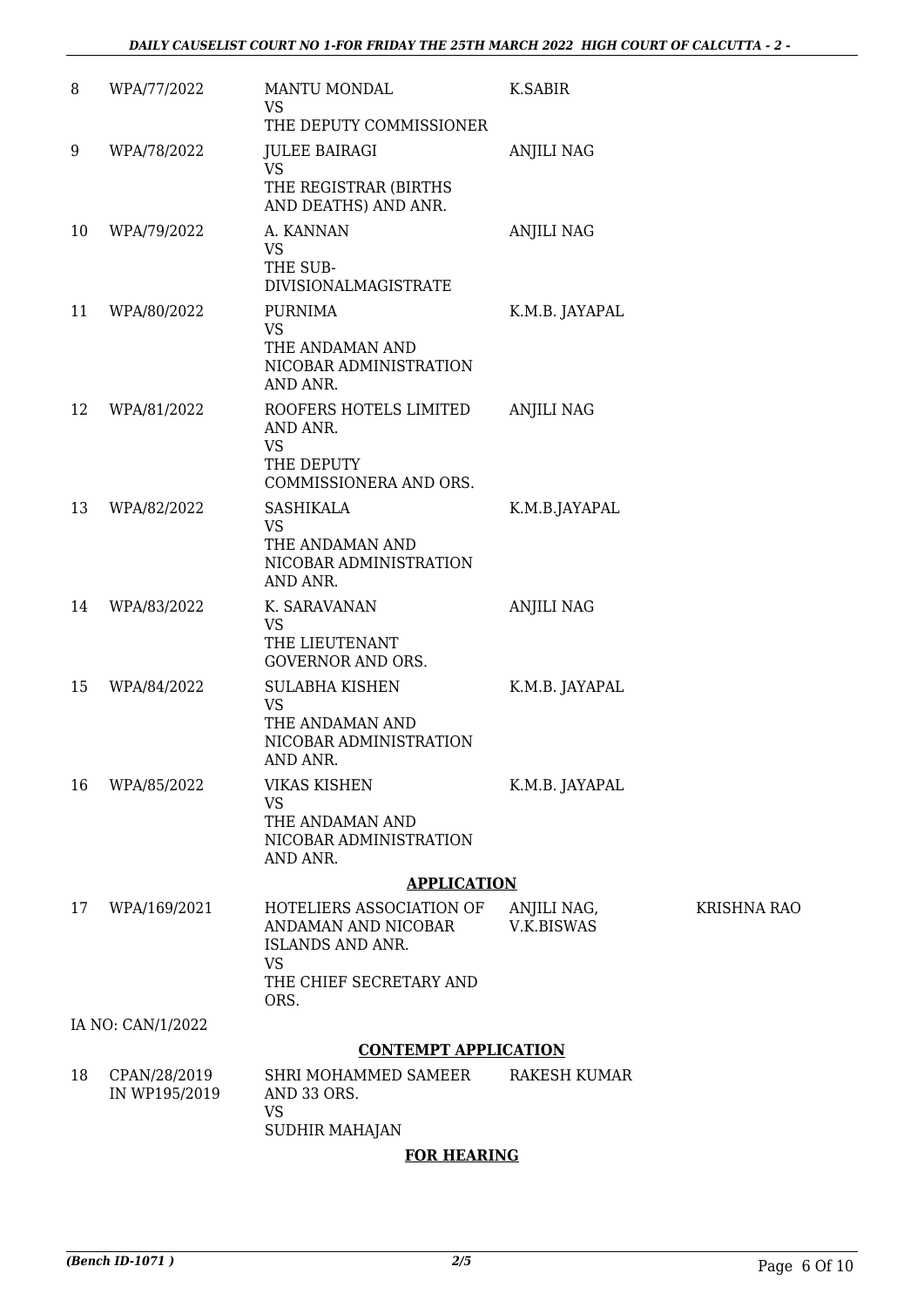| 19 | WPA/159/2014 | A.ZAHEED<br>VS<br>THE ANDAMAN AND<br>NICOBAR ADMINISTRATION<br>AND ORS.                                              | K.M.B.JAYAPAL,<br>G.MINI                           | ARUL PRASANTH                                                       |
|----|--------------|----------------------------------------------------------------------------------------------------------------------|----------------------------------------------------|---------------------------------------------------------------------|
| 20 | WPA/236/2018 | <b>EXECUTIVE ENGINEER,</b><br>CONSTRUCTION DIVISION-II,<br>APWD<br><b>VS</b><br>S. PRABHAKARAN AND ORS.              | <b>SHATADRU</b><br>CHAKRABORTY,<br>RAMENDU AGARWAL | <b>GOPALA BINNU</b><br><b>KUMAR</b>                                 |
| 21 | WPA/173/2019 | <b>SHRI BIRSA KINDO</b><br><b>VS</b><br>THE DIVISIONAL FOREST<br>OFFICER, MAYABUNDER                                 | <b>GOPALA BINU KUMAR</b>                           | <b>SHATADRU</b><br>CHAKRABORTY,<br><b>RAMENDU</b><br><b>AGARWAL</b> |
| 22 | WPA/206/2019 | SUDEEP RAI SHARMA<br><b>VS</b><br>THE UNION OF INDIA AND<br>ORS.                                                     | GOPALA BINU KUMAR                                  | S.GANGULY                                                           |
| 23 | WPA/219/2019 | SMTI. JAI LAKSHMI<br><b>VS</b><br>THE ANDAMAN AND<br>NICOBAR ADMINISTRATION<br>AND ORS.                              | G. MINI AND<br>K.M.B.JAYAPAL                       | <b>SHATADRU</b><br><b>CHAKRABORTY</b>                               |
| 24 | WPA/237/2019 | SHRI. S. M. MUSTAFA<br><b>VS</b><br>THE ANDAMAN AND<br>NICOBAR ADMINISTRATION<br>AND ORS.                            | G.MINI AND K.M.B.<br>JAYAPAL                       | <b>SHATADRU</b><br><b>CHAKRABORTY</b>                               |
| 25 | WPA/241/2019 | THE EXECUTIVE ENGINEER<br>NORTH ANDAMAN<br>CONSTRUCTION DIVISION<br>(NACD)<br><b>VS</b><br>SMTI. REKHA NAIR AND ORS. | <b>SHATADRU</b><br>CHAKRABORTY,<br>RAMENDU AGARWAL | <b>GOPALA BINNU</b><br><b>KUMAR</b>                                 |
| 26 | WPA/246/2019 | <b>A.SUNDAR</b><br>VS<br>THE HONBLE LIEUTENANT<br><b>GOVERNOR AND ORS.</b>                                           | <b>GOPALA BINNU</b><br><b>KUMAR</b>                | <b>SHATADRU</b><br><b>CHAKRABORTY</b>                               |
| 27 | WPA/248/2019 | <b>A.SUNDAR</b><br><b>VS</b><br>THE HONBLE LIEUTENANT<br><b>GOVERNOR AND ORS.</b>                                    | <b>GOPALA BINNU</b><br><b>KUMAR</b>                | <b>SHATADRU</b><br><b>CHAKRABORTY</b>                               |
| 28 | WPA/263/2019 | KUMAR HARSHAVARDHAN<br><b>VS</b><br>THE UNION OF INDIA AND<br>ORS.                                                   | KMB JAYAPAL                                        | TASNEEM,<br><b>SHATADRU</b><br><b>CHAKRABORTY</b>                   |
| 29 | WPA/289/2019 | YOHANNAN SAJEEVAN AND<br>ANR.<br><b>VS</b><br>ANDAMAN AND NICOBR<br><b>ADMINISTRATION</b>                            | DEEP CHAIM KABIR,<br><b>AJIT PRASAD</b>            |                                                                     |
| 30 | WPA/52/2020  | P.KANNAN<br><b>VS</b><br>THE UNION OF INDIA AND<br>ORS.                                                              | K.M.B.JAYAPAL                                      | <b>AJAY KUMAR</b><br><b>MANDAL</b>                                  |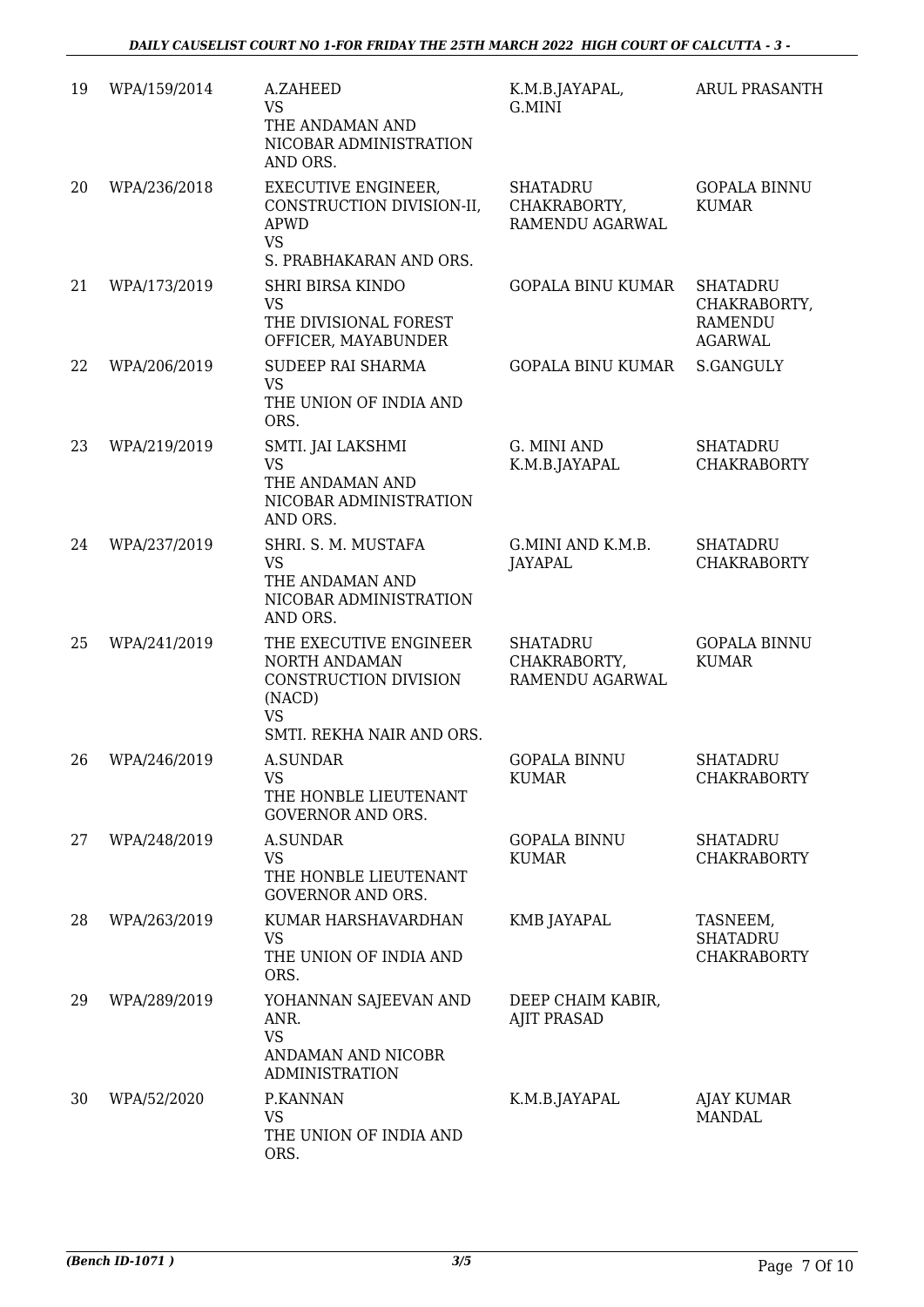| 31 | WPA/76/2020   | <b>JOHN WESLEY</b><br>VS<br>THE ANDAMAN AND<br>NICOBAR ADMINISTRATION<br>AND ORS.                   | K.VIJAY KUMAR                        | M.P.KAMARAJ                           |
|----|---------------|-----------------------------------------------------------------------------------------------------|--------------------------------------|---------------------------------------|
| 32 | WPA/94/2020   | JOHN EKKA AND ORS.<br><b>VS</b><br>THE UNION OF INDIA AND<br>ORS.                                   | <b>GOPALA BINNU</b><br><b>KUMAR</b>  | <b>SHATADRU</b><br><b>CHAKRABORTY</b> |
| 33 | WPA/95/2020   | <b>ANITA XESS</b><br><b>VS</b><br>THE UNION OF INDIA AND<br>ORS.                                    | <b>GOPALA BINNU</b><br><b>KUMAR</b>  | <b>SHATADRU</b><br><b>CHAKRABORTY</b> |
| 34 | WPA/96/2020   | P.VAIKUNTA RAO<br><b>VS</b><br>THE UNION OF INDIA AND<br>ORS.                                       | <b>GOPALA BINNU</b><br><b>KUMAR</b>  | <b>SHATADRU</b><br><b>CHAKRABORTY</b> |
| 35 | WPA/97/2020   | P.YADAVA RAO<br><b>VS</b><br>THE UNION OF INDIA AND<br>ORS.                                         | <b>GOPALA BINNU</b><br><b>KUMAR</b>  | <b>SHATADRU</b><br><b>CHAKRABORTY</b> |
| 36 | WPA/102/2020  | SHRI. AKSHAY PANT<br>VS<br>THE UNION OF INDIA AND<br>ORS.                                           | G. MINI AND K.M.B.<br><b>JAYAPAL</b> | M.P.KAMARAJ                           |
| 37 | WPA/119/2020  | <b>LALTA PRASAD</b><br><b>VS</b><br>THE LIEUTENANT<br><b>GOVERNOR AND ORS.</b>                      | <b>ANANDA HALDER</b>                 | A.K.MANDAL,<br>K.M.B.JAYAPAL          |
| 38 | WPA/121/2020  | SOBHANA KUMARI<br><b>VS</b><br>THE LIEUTENANT<br><b>GOVERNOR AND ORS.</b>                           | <b>GOPALA BINNU</b><br><b>KUMAR</b>  | <b>SHATADRU</b><br><b>CHAKRABORTY</b> |
| 39 | WPA/149/2020  | M/S T.T. TRADING COMPANY<br>AND ANR.<br>VS<br>THE ANDAMAN AND<br>NICOBAR ADMINISTRATION<br>AND ORS. | ANJILI NAG, SHIPRA<br>MANDAL         | <b>ARUL PRASANTH</b>                  |
| 40 | WPA/3052/2020 | PEARLESCENT MERITECH<br>PVT. LTD. AND ANR.<br><b>VS</b><br>UNION OF INDIA AND ORS.                  | <b>ANJILI NAG</b>                    | V.TIWARI                              |
| 41 | WPA/46/2021   | M. MEGHAVARNAM AND ORS.<br>VS<br>THE DIRECTOR GENERAL OF<br>SHIPPING AND ORS.                       | ANJILI NAG, SHIPRA<br><b>MANDAL</b>  | TULSI LALL,<br>A.K.MANDAL             |
| 42 | WPA/74/2021   | N. R. SUDHEER KUMAR AND<br>ORS.<br><b>VS</b><br>THE HON'BLE LIEUTENANT<br><b>GOVERNOR AND ORS.</b>  | <b>GOPALA BINNU</b><br><b>KUMAR</b>  | <b>SHATADRU</b><br><b>CHAKRABORTY</b> |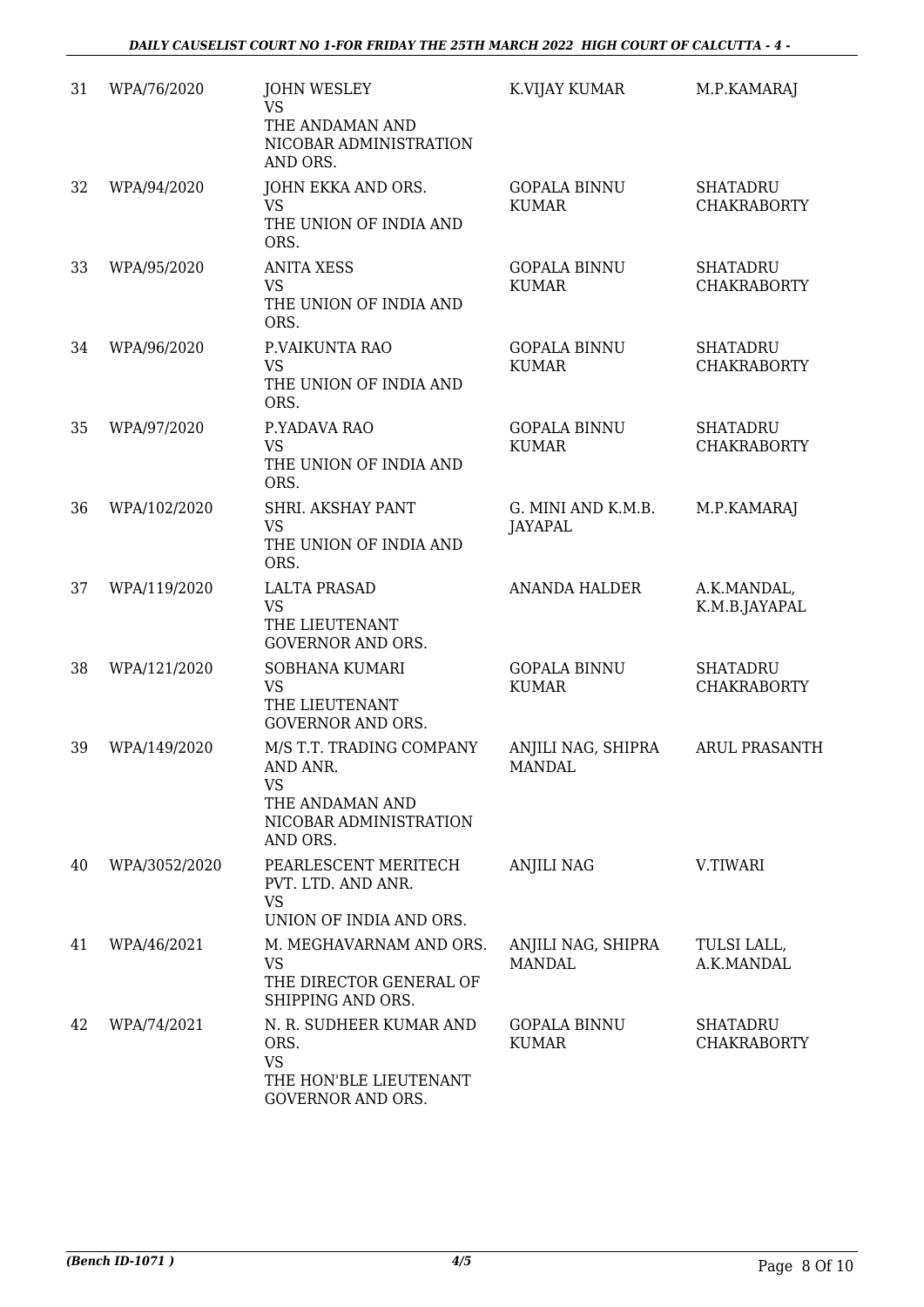| 43 | WPA/126/2021                  | SMTI. PAVITRA KUMARI<br><b>VS</b><br>THE ANDAMAN AND<br>NICOBAR ADMINISTRATION<br>AND ORS.                               | K.M.B.JAYAPAL AND<br>G. MINI            | <b>RAMENDU</b><br>AGARWAL, G.BINNU<br><b>KUMAR</b>                  |
|----|-------------------------------|--------------------------------------------------------------------------------------------------------------------------|-----------------------------------------|---------------------------------------------------------------------|
| 44 | WPA/135/2021                  | <b>GANGA DIN</b><br><b>VS</b><br>THE ANDAMAN AND<br>NICOBAR ADMINISTRATION<br>AND ORS.                                   | K.M.B.JAYAPAL,<br>G.MINI                | <b>AJAY KUMAR</b><br><b>MANDAL</b>                                  |
| 45 | WPA/150/2021                  | SMTI. E. SHYAMALA<br><b>VS</b><br>THE TEHSILDAR AND ORS.                                                                 | VISHAL KR. BISWAS,<br><b>ANJILI NAG</b> | <b>SHATADRU</b><br><b>CHAKRABORTY</b>                               |
| 46 | WPA/184/2021                  | SAKTHI SHIPPING LOGISTICS<br>PRIVATE LIMITED AND ANR.<br><b>VS</b><br>THE HON'BLE LIEUTENANT<br><b>GOVERNOR AND ORS.</b> | <b>GOPALA BINNU</b><br><b>KUMAR</b>     | <b>SHATADRU</b><br>CHAKRABORTY,<br><b>RAMENDU</b><br><b>AGARWAL</b> |
|    | IA NO: CAN/2/2021, CAN/3/2021 |                                                                                                                          |                                         |                                                                     |
| 47 | WPA/194/2021                  | ANDAMAN SARVAJANIK<br>NIRMAN VIBAGH MAZDOOR<br>SANGH AND ANOTHER<br><b>VS</b><br>THE LT. GOVERNOR AND<br><b>OTHERS</b>   | <b>G.BINNU KUMAR</b>                    | SALIM MOHAMMED,<br><b>V.D.SIVABALAN</b>                             |
| 48 | WPA/252/2021                  | M/S SREEHRI FABRICATOR<br><b>AND ANR</b><br><b>VS</b><br>UNION OF INDIA AND ORS.                                         | <b>ABIR LAL</b><br><b>CHAKRAVORTI</b>   |                                                                     |
| 49 | WPA/256/2021                  | <b>SHANKER CH. DAS</b><br><b>VS</b><br>THE ANDAMAN AND<br>NICOBAR ADMINISTRATION<br><b>AND OTHERS</b>                    | <b>GOPALA BINNU</b><br><b>KUMAR</b>     | <b>SHATADRU</b><br><b>CHAKRABORTY</b>                               |